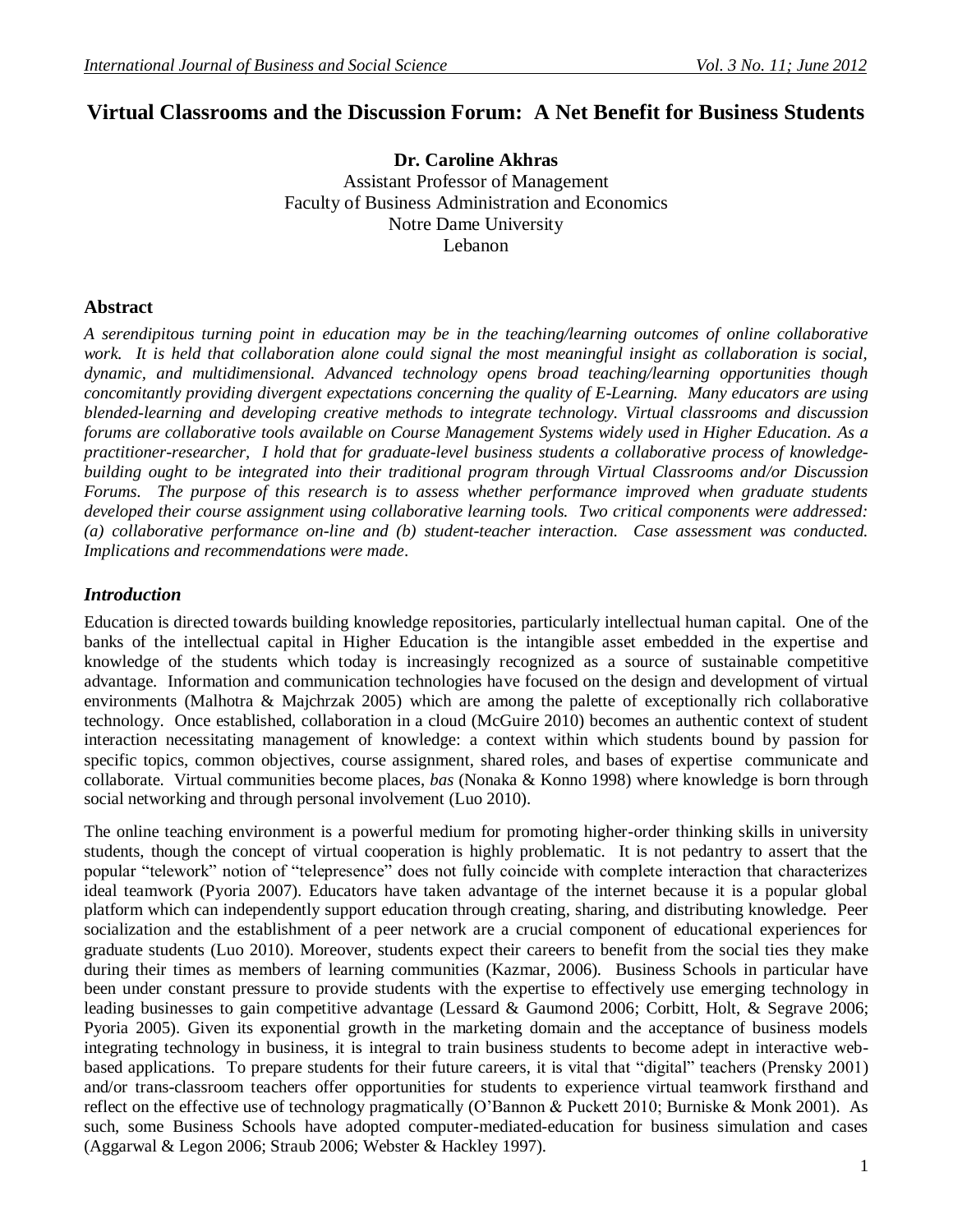Virtual classrooms may be perceived as being isolated as a learning tool; to actively engage in dialogue and social interaction, students need "essential aspects of knowing a domain" (Lareamendy-Joerns & Leinhardt 2006", p.590). Learning evolves incrementally from simple to complex. It is more than acquiring knowledge: learning is a process of forming self-identity and empowerment as a result of active participation in learning communities. Irrespective of the medium of communication, learning highlights meaningful activities that engage and sustain deep learning through reflection, inquiry, analysis, and synthesis process, an ongoing process that is active, constructive, collaborative, complex, contextual, and conversational (Mimirinis & Bhattacharya 2007; Vygotsky 1986). Modern teaching and learning methods emphasize tasks and activities that take place in a collaborative environment and relate to the examination of particular problems from different approaches among which is problem-solving (Borich 2007; Lewis 1997). The collaborative environment is a dynamic synergistic social process built on shared awareness and understanding, one different from two students coordinating their efforts (Slavin 2001). Peer interaction leads to a process of knowledge build-up through convergence of the transformed knowledge of those learners involved. Collaboration can also improve the development of thoughts, ideas, and concepts through discussion, debate, and negotiation (Roschelles 1992). Collaborative learning appears to facilitate active learning, knowledge build-up, procedural knowledge, information processing, and in-depth understanding (Psycharis 2008). Yet, basic issues of collaborative work are student-to-student support, joint responsibility for reaching group goals, and active participation (Adams & Hamm 1992) that may be facilitated through appropriate use of blended learning (Akhras 2010a).

Universities have established Course Management Systems as an important option for teachers who want to enhance their traditional classes through their course delivery integrating technological and pedagogical features into a well-developed Web-based system to deliver both online courses and to supplement face-to-face courses through blended learning (Sabieh 2009; Falvo & Johnson 2005; Clark & James 2005 ). Familiar features on CMSs include course management tools (syllabus, announcements, calendar, drop boxes), course content areas (quizzes and assessments), and communication tools (discussion boards, chat rooms, virtual classrooms, and whiteboards) which facilitate the teachers' role in providing learning activities, sending/receiving assignments, assessing learning, conducting discussions in an asynchronous on-line environment and which facilitate the students' role in sharing resources, collaborating, uploading their assignments, taking on-line exams, accessing their grades, and being up-to-date on their course. These features support student-to-course content, student-tostudent, and student-to-teacher (Roqueta 2008; Ioannou & Hannafin 2008; Sabieh 2008; Simonson et al. 2006).

It is held that blended learning promotes student-centered-learning and encourages increased student interaction (Davies & Graff 2005). Online collaboration allows students to experiment with technology, develop their own technical skills, and become sensitized to the technological environments and capabilities of others. Interactive tutorials with timely feedback, simulating multimedia environments with live-like visualizations, flexible time and learning environment are factors that empower students to actively control their learning environment and engage in critical thinking (Garrison & Kanuka 2004; Dzuiban, Hartman, & Moskel 2004). Nonetheless, appropriate use of technology in line with students' maturity and information technology development is integral. Studies show that integrating virtual cooperation either in the discussion forum or the virtual classrooms may be highly problematic, both theoretically and empirically whereby the essential problem for students may be that no technical interface can replace face-to-face interaction, a factor held to be the primary precondition for team spirit, the tacit flow of knowledge, and team work (Pyoria 2007; Bates 2005). What students "know" may remain unarticulated, or unconscious: their "tacit knowing" is built but not shared (Pyoria 2009;Schultz 2009) . Other researchers assert that knowledge is not even built in discussion forums, though such an assertion is not supported by sufficient evidence (Barbera 2006). What has been noted is that it provides an effective training ground/an opportunity to improve students" communication skills, create a positive learning attitude, address different learning styles, enjoy using technology, and cater to those who work best with others (Curtis & Lawson 2001; Ravenscroft 1997; Ellsworth 1995; Kolb 1984). In their *bas* (Nonaka & Konno 1998), as students work with others, they sort out differences, negotiate meaning, figure out how to conduct their project together, make decisions together in order to arrive at synergy in performance (Adler 2002).

#### **The Study**

This section covers the purpose of the study, the hypothesis, the participants, the procedures used in the study, the research design, tools, and analysis of data used.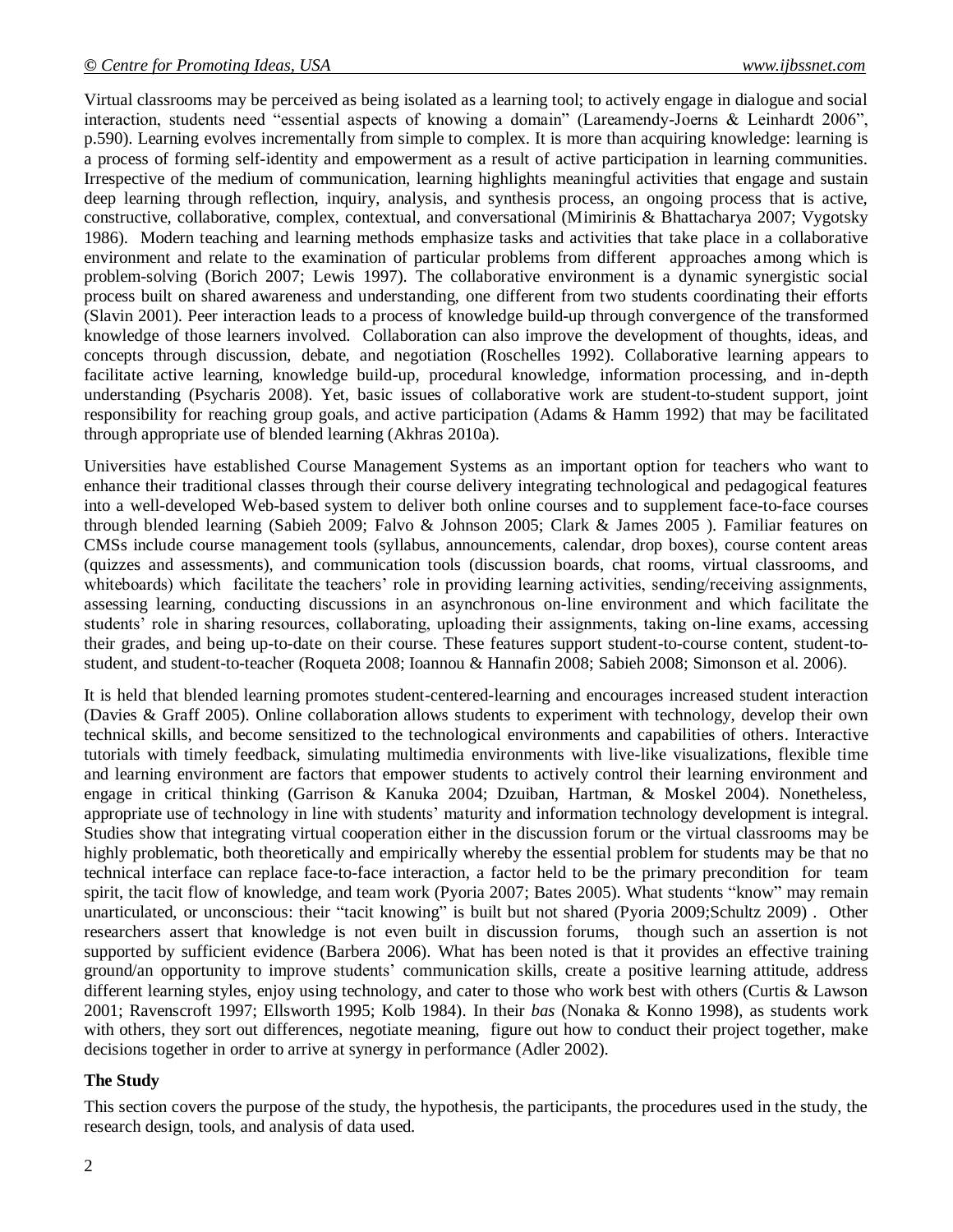The purpose of this research is to assess whether performance improved when graduate students developed their course assignment using CMS collaborative learning tools rather than work collaboratively face-to-face. Two critical components were addressed: (a) collaborative performance on-line and (b) student-faculty involvement.

Hypothesis 1: The level of collaborative performance is significantly higher in online work than the level of collaborative performance offline.

Hypothesis 2: The level of student-teacher interaction is significantly higher in virtual communication than the level of student-teacher interaction face-to-face.

126 students attending two graduate level business courses were selected in the Fall and Spring Semester as the control group and as the experimental group. 60 were male and 66 were female. Two were married; the rest were single. 110 worked; one worked on campus. The participants were asked to work collaboratively. To orient them for their MBA collaborative project which is integral for effective performance (Pyoria 2010; Akhras & Akhras 2010), the participants were given preparatory problem-solving pair-work through which they would both familiarize themselves with graduate work in their course and "break-ice" with their partner.

- In each of the Fall and Spring Semester, students attending one graduate courses were chosen as the control sample; their assigned collaborative business-related course project would be summatively evaluated as the participants developed their assignment. In order to prepare them for their MBA project, the participants were first assigned individual work to be submitted week one; then, they were assigned collaborative work with their assigned partner to be submitted week two. They were to select a topic related to the course, have it approved by their teacher, gather information independently, discuss it peer-to-peer and student-to-teacher, debate key points, negotiate, decide how to develop the assignment, and then have it ready to submit by the set submission date.
- In each of the Fall and Spring Semester, students attending one graduate courses were chosen as the experimental sample; their assigned online collaborative business-related course project would be evaluated as the participants developed their assignment. In order to prepare them for their MBA project, the participants were first assigned individual work on the university"s CMS to be submitted week one; then, they were assigned collaborative work with their assigned partner to be submitted week two on the CMS. These students were asked to work on the course assignment in the virtual environment collaboratively. They were to work online whereby one class used the discussion forum while the other used the virtual classroom: They were to select a topic related to the course, have it approved by their teacher, gather information independently, engage in discussions peer-to-peer and student-teacher, debate key points, negotiate, decide how their assignment would be organized, develop it through discussions on the discussion forum, and then prepare the project for submission on the assigned due date.

The research is conducted as a case study in that it investigates a relatively few incidents, covering many features of a naturally occurring event, with both qualitative and quantitative data in order to understand what is really happening (Gomm, Hammersley, & Foster, 2000). Two main areas were probed using two research assessment instruments—collaborative work and student-faculty involvement. These instruments were used to assess the two main areas probed:

*On-line Project on Discussion Forum*: The first assessment instrument was developing the Masters" level Business Project collaboratively on the Discussion Forum of the university"s CMS within a defined time interval.

*On-line Project on Virtual Classroom:* The second assessment instrument was developing the Masters" level Business Project collaboratively on the Virtual Classroom of the university"s CMS within a defined time interval.

*Traditional Project on Paper* : The third assessment instrument was developing the traditional Masters" level Business Project collaboratively on paper within a defined time interval.

*Student-Faculty Involvement:* The fourth assessment instrument was the frequency and quality of students-teacher online or offline/face-to-face.

*Questionnaire*: The fifth assessment instrument was a questionnaire related to the value of integrating the discussion forum and the virtual classroom in their MBA course.

*The Rubric*: The sixth assessment tool was the rubric to assess student"s course assignment as a written document (see Figure 1 below).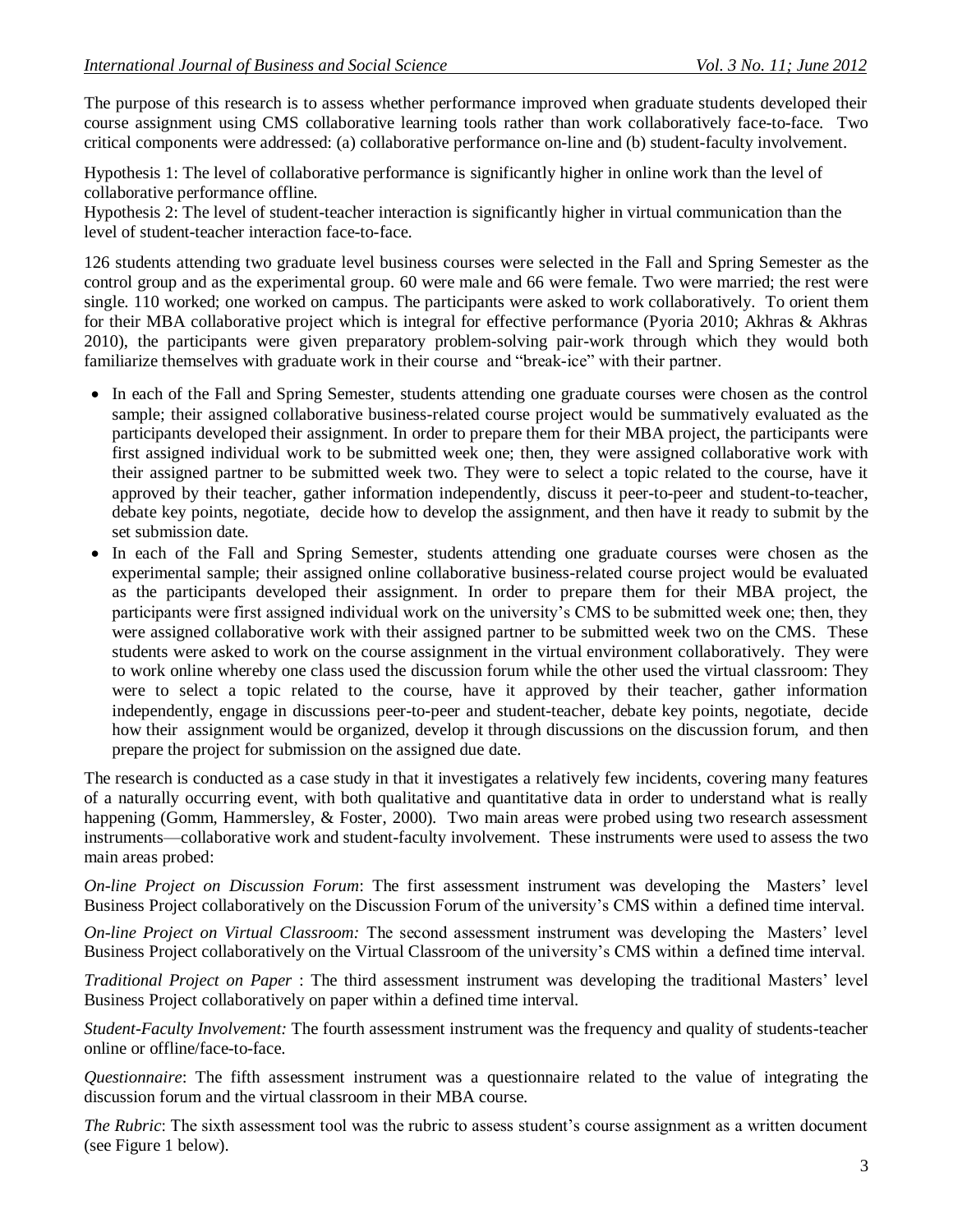| $1.0-2.0$ points:                                                                                                                                                                                                                                                                                                          | 3.0-4.0 points                                                                                                                                                                                                                                                                                                                                                                                                                                                                                                                                                                                                                    | 4.0-5.0 points                                                                                                                                                                                                                                                                                                                                                                                                                                                                                                                                                                                                                                         |
|----------------------------------------------------------------------------------------------------------------------------------------------------------------------------------------------------------------------------------------------------------------------------------------------------------------------------|-----------------------------------------------------------------------------------------------------------------------------------------------------------------------------------------------------------------------------------------------------------------------------------------------------------------------------------------------------------------------------------------------------------------------------------------------------------------------------------------------------------------------------------------------------------------------------------------------------------------------------------|--------------------------------------------------------------------------------------------------------------------------------------------------------------------------------------------------------------------------------------------------------------------------------------------------------------------------------------------------------------------------------------------------------------------------------------------------------------------------------------------------------------------------------------------------------------------------------------------------------------------------------------------------------|
| Posted main information<br>Replied to partner<br>No depth of presentation, only<br>opinion<br>Information posted one at a<br>time/several posts at one time<br>Comments barely related to main<br>discussion<br>No constructive comments to help<br>discussion<br>All posts made within 24 hrs. of<br>assignment due date. | Posted main topic information and<br>one response on same day<br>Several posts all on same day<br>Time between postings indicated<br>that student had read and considered<br>substantial number of student<br>postings before responding<br>Replied to others on a regular basis;<br>provided relevant responses and<br>constructive feedback Enhanced<br>quality of discussion (i.e. illustrated<br>point with examples, suggested new<br>perspectives on issues, referenced<br>other research, asked questions that<br>further helped discussion, evoked<br>follow-up response from others, $\&$<br>cited current news events). | Demonstrated leadership in<br>discussion<br>Posted regularly during week<br>Time between postings indicated<br>that student had read and considered<br>substantial number of student<br>postings before responding<br>Replied to main topic; substantially<br>enhanced quality of discussion (i.e.<br>illustrated a point with examples;<br>suggested new perspectives on<br>issues, referenced other research,<br>asked questions that further helped<br>discussion, evoked follow-up<br>response from others, & cited current<br>news events).<br>Replied to others on a regular basis;<br>provided relevant responses and<br>constructive feedback. |

#### **Figure 1: Rubric to Assess Online Collaboration**

Each of the assessment instruments was scored differently:

- The first and second assessment instrument was scored using the Hazari Rubric (2004), partially adjusted (see Figure 1 above) .
- The third assessment instrument was scored using depth and scope of coverage.
- The fourth assessment instrument was a checklist of how often the students consulted.
- The fifth assessment instrument was a checklist of factors scored using the Likert scale.

T-tests were used to quantitatively analyze the data.

Based on the data analyzed, the section below discusses the results in line with the literature reviewed. This study has shown that integrating virtual collaboration through the discussion forum and virtual classrooms was a net benefit for MBA students. The purpose of this research was to assess whether performance improved when graduate students developed their course assignment using CMS collaborative learning tools rather than work collaboratively face-to-face. Two critical components were addressed: (a) collaborative performance on-line and (b) student-faculty involvement.

The first hypothesis which stated that the level of collaborative performance is significantly higher online than the level of collaborative performance offline was supported (t=48.807;  $p < 0.05$ ). It may be said that the real-life context of live collaborative work allowed the participants to build knowledge through social interaction: studentto-student and student-to-teacher (Passig & Schwartz 2007; Vygotsky, 1989); the experiential nature of collaborative work seemed to have improved the quality of their learning context and created a positive attitude to course work as was the case with other business students (Gareis 2006; Hazari 2004). " Dr. I really enjoyed the challenging online work." This focus on active and critical thinking during collaborative projects seemed to have fostered enthusiasm and helped students further develop critical thinking (Du & Xu 2010; Stripling 2003; Fisher et al. 2005). As students explored the varies facets of synchronous and asynchronous channels in their virtual context, they became aware of the advantages and disadvantages of each channel and sharpened their communication skills as others have (Zhu et al., 2005). Online collaborative communication when combined with the use of different tools and techniques seems to have facilitated a greater conceptual understanding of information technology which as a knowledge repository is a competitive advantage in the global marketplace as it was in Finland (Pyoria 2009; Passig & Schwarz 2007).The second hypothesis, which stated that the level of student-teacher interaction in terms of generating the course project was significantly higher online than that offline, was supported (t=36.79;  $p < 0.05$ ).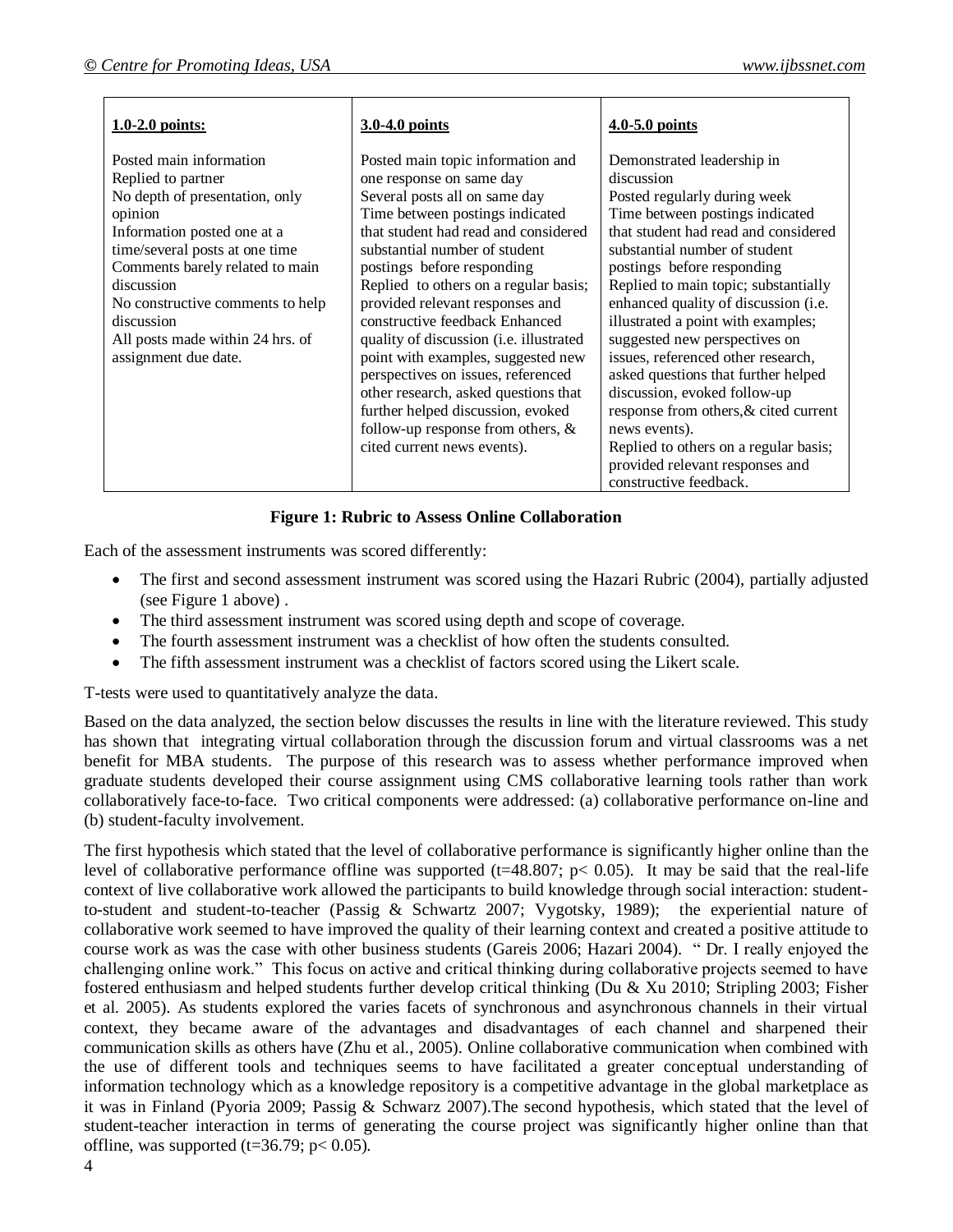An essential factor may be that their teacher examined her teaching/learning approach and allowed for a wide range of interactional, instructional, and assessment practices that integrate information technology as others have done (Berger & Trexler 2010; Johnson & Magusin 2005; Brooks 2002) as can be seen from the preparatory procedure used prior to the course project. It was found that students tended to become more dependent on their teacher as an authority figure, an information-technology specialist, a facilitator, a counselor, and a negotiator when they were in the virtual environment than in the face-to-face environment (Akhras 2010b; Bates 2005). It seemed to be assumed that their teacher was knowledgeable about all factors related to business management, "Dr. I am not sure what this means; please would you explain it?" It was also assumed that she was an IT specialist who would facilitate their course project, "Dr. this browser is not opening; what should I do?" "Dr. remind me how do I turn on the record button?" She also had to be ready to provide advice and when necessary resolve conflict 24/7, "Are you free at 10:00 p.m.? We both finish work then, and we need your help; we want to talk through some issues with you online." On the other hand, it is interesting to note that the student-teacher involvement in the face-to-face context was more that of a coach-player interaction. Out of 64 students, only 16 came to see her to discuss general material whereas online students discussed the course project with her online and face-to-face in class, covering quite simple steps as, "How do I turn on the camera in the virtual classroom" to the more complicated facets of the MBA project as, "How do I integrate my opinion to the text analysis?" Studying not only became more time and space flexible, but teacher involvement increased (Akhras 2010a). The combination of e-learning and face-to-face teaching in this case study increased accessibility, flexibility, and choices for interactivity as was the case in other research conducted (Du & Xu 2010; Akhras 2009; Rosenberg 2001) which, as such, is a forward leap in instructional productivity.

### *Conclusion*

This case study showed that as MBA students collaborate in the virtual classroom or on the discussion board, their knowledge repository led to improved performance and increased student-faculty involvement. It is a net benefit when Higher Education integrates virtual environments to graduate level business courses accommodating their need to be proficient in leading-edge technology and extending their social network in the business world. Some limitations in the research conducted stemmed from the sample selected. The participants were homogeneous in terms of age, gender, and nationality. Second, the participants were mainly business students which may lead to them sharing many attitudes including that related to using the discussion forum. Other fields of study may use and value different features of virtual collaboration which might lead to different results. Third, the participants' level of ICT proficiency, access to the internet, access to one another on the internet in terms of time and work obligations, and lastly, the participants readiness to learn about using the discussion forum/virtual classroom in order to engage in course work assignments may be seen as an additional limitation. Fourth, another limitation faced in this case study was the technological restriction of using the university's CMS in terms of speed, efficiency, and intuitiveness. Given these limitations, the following recommendations are made.

In order to sustain net benefit for graduate-level business students, the practitioner-researcher recommends ensuring a broader bandwidth of reliable service which provides a connected network of courses and people, a boundaryless structure (Cross et al. 2000; Ashkenas et al. 1995). across the faculties, university, and immediate stakeholders whereby students, faculty, administration, the Board of Trustees, the immediate community, and local, regional and global businesses can participate in achieving student success online, by asking questions, providing input, and engaging in group decision-making (Akhras 2010b; Peddibhotla & Subramani 2006). This open-door all-channel "telepresence" (Graf, 2008) is essential today, providing real time, near real time, and synchronous/asynchronous tools that enable students to work how they want while fully participating with others who want to work differently. These students are a knowledge repository, a truly sustainable competitive edge social, dynamic, and multidimensional.

## *References*

Adams, D. M. & Hamm, M. E. (1990). *Cooperative learning: Critical thinking and collaboration across the curriculum.* Springfield: Charles Thomas.

Adler, N. J. (2002). *International Dimension of Organizational Behavior*. Cincinnati, Ohio: South-Western.

Aggarwal, A. K., Legon, R. (2006). Web-based education diffusion: A case study. In L. Esnault (Eds.)*Web-Based Education and Pedagogical Technologies: Solution for Learning Applications*. New York: IGI Publishing. 303-328.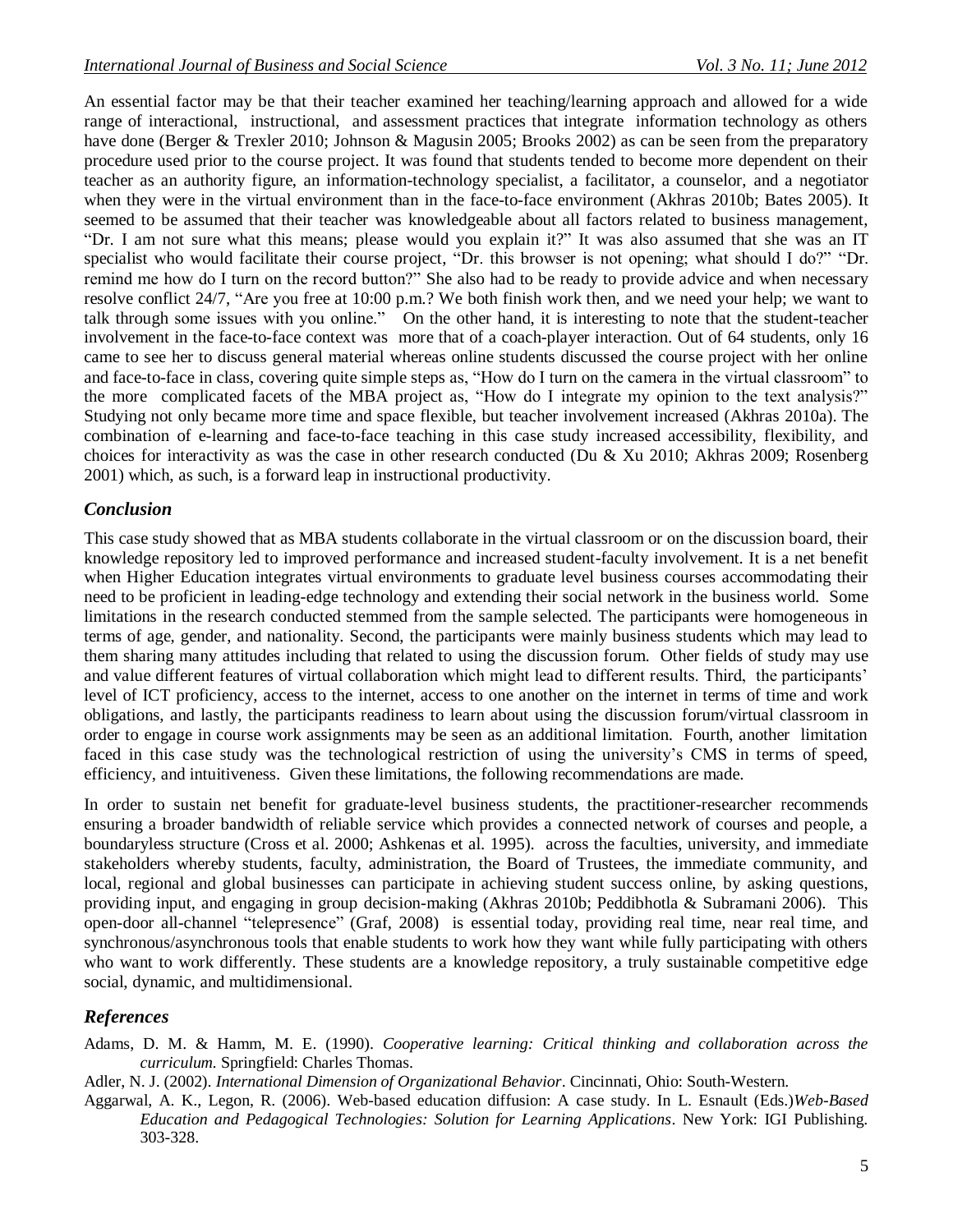- Akhras, C. & Akhras, R. (2010). An enhanced teaching/learning environment: Steps to measure collaborative BB skills of MBA students. *Proceedings of The Second Regional Conference on Program and Learning Assessment in Higher Education.* Lebanese American University Center for Program and Learning Assessment. Beirut, Lebanon. October 29-30
- Akhras, C. (2009). Assessing the pedagogical value of online collaborative work. *Proceedings of The First Regional Conference on Program and Learning Assessment in Higher Education.* Lebanese American University Center for Program and Learning Assessment. Beirut, Lebanon. October 29-30
- Akhras, C. (2010a). Student engagement: Which should we assess, the outcome or the process? *Proceedings of The Second Regional Conference on Program and Learning Assessment in Higher Education.* Lebanese American University Center for Program and Learning Assessment. Beirut, Lebanon. October 29-30
- Akhras, C. (2010b). Integrating CMS learning tools: Is this effective management of knowledge? *Proceedings of the 17th International Scientific Congress of LAAS.* University Saint Esprit. Jounieh, Lebanon. November 28-29.
- Ashkenas, R., Ulrich, D., Jick, T., Kerr, S. (1995). *The Boundaryless Organization*. San Francisco, California: Jossey-Bass
- Barbera, E. (2006). Collaborative knowledge construction in highly structured virtual discussions. *The Quarterly Review of Distance Education.* 7(1), 1-12.
- Bates, A. W. (2005). *Technology, E-Learning and Distance Education*. 2<sup>nd</sup> Edition. Routledge: London.
- Berger, P. & Trexler, S. (2010). *Choosing Web 2.0 Tools for Learning and Teaching in the Digital World.* Santa Barbara, California: Libraries Unlimited.
- Brooks, V. (2002). *Assessment in Secondary Schools: The New Teachers Guide to Monitoring Assessment, recording, Reporting, and Accountability*. Maidenhead, England: Open University Press.
- Burniske, R. W. & Monke, L. (2005). *Breaking Down the Digital Walls: Learning to Teach in a Post-Modern World*. Albany, New York: State University of New York Press.
- Clark, I. & James, P. (2005). Blended learning: An approach to delivering science courses on-line. *Proceedings of the Blended Learning in Science Teaching and Learning Symposium*, 30 September 2005, The University of Sydney: UniServe Science, 19-24.
- Corbitt, B.,Holt, D.M. Segrave, S. (2006). Strategic design for web-based teaching and learning: making corporate technology system work for learning organization. In L. Esnault (Eds.)*Web-Based Education and Pedagogical Technologies: Solution for Learning Applications*. New York: IGI Publishing. 280-302.
- Cross, R.L., Yan, A., Louis, M.R. (2000). Boundary activities in a "boundaryless organization:" A case study of a transformation to a team-based structure. *Human Relations*. 842-868.
- Curtis, D. D., & Lawson, M. J. (2001). Exploring collaborative online learning. *Journal of Asynchronous Learning Networks.*5(1), 21-34.
- Davies, J. & Graff, M. (2005). Performance in e-learning: online participation and student grades. *British Journal of Educational Technology*, Vol. 36, No. 4, pp. 657-663.
- Du, J. & Xu, J. (2010). The quality of online discussion reported by graduate students. *The Quarterly Review of Distance Education*. 11(1), 13-24.
- Ellsworth, J. (1995). Using computer-mediated communication in teaching university students. In Z. L. Berge & M.P. Collins(eds.) *Computer-mediated Communication and Online Classrooms*. Cresskill, New Jersey: Hampton Press. Vol. 1, 29-36.
- Falvo, D. A. & Johnson, B. F. (2005). Use and implementation of learning management systems in the US. Paper presented at the Society for Information Technology and Teacher Education, 2005, 16<sup>th</sup> Annual Conference International Conference, Phoenix, Az.
- Fisher, M., Thompson, G.S., & Silverberg, D. A. ( 2005). Effective group dynamics in team learning: Case study. *Journal of Educational technology*. 33(3), 205-222.
- Gareis, E. (2006). Virtual teams: A comparison of online communication channels. *The Journal of Language for International Business.* 17(2), 6-21.
- Garrison, D.R. & Kanuka, H. (2004). Blended learning: Uncovering transformative potential in higher education. *The Internet and Higher Education*, Vol. 7, pp. 95-1005.
- Gomm, R., Kammersley, M., & Foster, P. (Eds.) (2000). *Case Study Method*. London: Sage Publications.
- Graf, D. (2008). Tools for the management of information and learning. Retrieved April 20, 2008, from *[http://webcte.nova.edu/SCRIPT/serve\\_home8012-0Li\\_33075\\_\\_200830/script/serve\\_home.](http://webcte.nova.edu/SCRIPT/serve_home8012-0Li_33075__200830/script/serve_home)*
- Hazari, S. (2004). Strategy for assessment of online course discussions. *Journal of Information Systems Education.* 15(4), 340-355.
- Ioannou, A. & Hannafin, R. (2008). Course management systems: Time for users to get what they need. *TechTrends*. 52(1), 46-50.
- Ioannou, A. & Hannafin, R. (2008). Deficiencies of Course Management Systems: Do students care? *The Quarterly Review of Distance Education.* 9(4), 415-425.
- Jackson, M. H. & McDowell, S.D. (2000) Enhancing discourse on new technology within higher education, *Information, Communication and Society*, 3(4), 629-638.